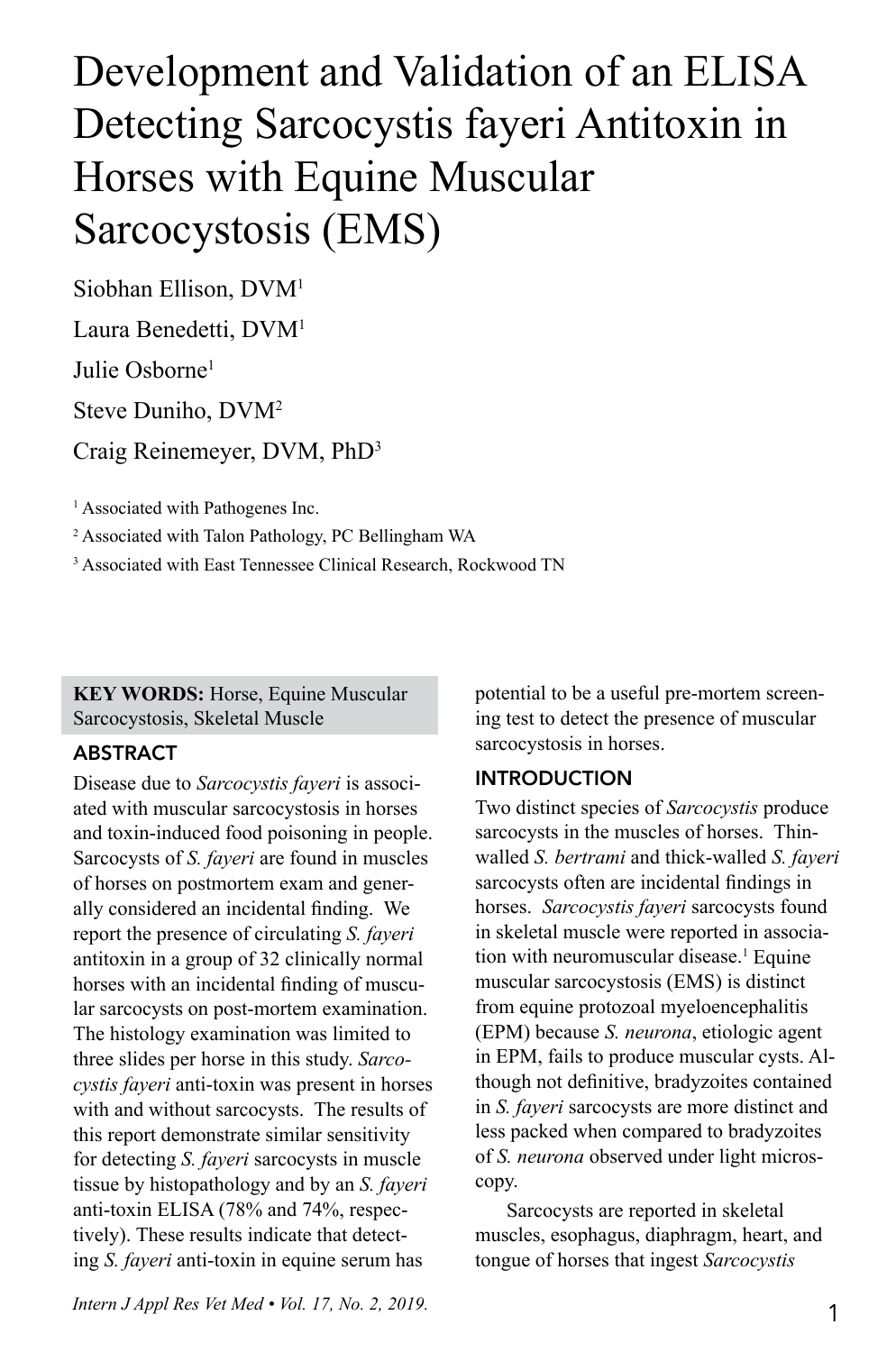*Table 1. The presence of sarcocysts (SC) and horses seropositive for circulating S. fayeri anti-toxin (SFt) by treatment group are shown.*

| Group | levamisole<br><b>HCl</b>        | SC. | <b>SFt</b> | $SC + / SFt -$ SC -/ SFt + |  |
|-------|---------------------------------|-----|------------|----------------------------|--|
|       | $0 \frac{\text{mg}}{\text{kg}}$ |     |            |                            |  |
|       | $1 \text{ mg/kg}$               |     |            |                            |  |
|       | $3 \text{ mg/kg}$               |     |            |                            |  |
|       | 5 mg/kg                         |     |            |                            |  |

fayeri-infected dog feces.<sup>2</sup> Two generations of pre-cyst stages (schizonts) occur between 10 and 25 days after infection. Immature sarcocysts are seen 55 days after infection and are infective to dogs by 77 days.<sup>2</sup> Cystproducing equine *Sarcocystis* species are believed to be mildly pathogenic, although the production of clinical signs accompanying infections may vary among strains, duration of infection, co-infections, or the extent of infection.2 *Sarcocystis* toxins are associated with the asexual stages of *Sarcocystis* found in intermediate hosts and recently *S. fayeri* anti-toxin was associated with neuromuscular disease in some naturally infected horses and enterotoxicity in people.3,4,5

Signs of acute *S. fayeri* sarcocystosis can include fever, lethargy, stiffness, and exercise intolerance. Animals infected with non-pathogenic strains may be asymptomatic. Signs of EMS can include apathy, muscle weakness and atrophy, neurological deficits, or dysphagia. A painful or stiff gait with a reluctance to move may also be present. Elevated creatinine kinase levels are reported in experimental infections.2 Parasite-associated toxins are available to the horse's immune system after ingestion of sporocysts (during schizogony), and antitoxin may develop prior to the development of sarcocysts.

Histological detection of *S. fayeri* may require special staining by stage-specific reagents or examining multiple slides per organ.5 The purpose of this study was to determine the sensitivity of the *S. fayeri* ELISA (Sft-ELISA) when compared to histopathologically confirmed cases of EMS and determine the presence of anti-toxin to sarcocysts in healthy horses. Our hypoth-

esis was the presence of *Sarcocystis fayeri* toxin in the serum of horses is a useful pre-mortem predictor of EMS.

#### MATERIALS AND **METHODS**

Post mortem examinations were conducted on 32 clinically normal horses involved in a drug safety study. One hematoxylin eosin stained section from the tongue, esophagus, and skeletal muscle from each horse was examined for a routine evaluation of drug toxicity. Serum was evaluated for anti-*S. fayeri* toxin (SFt) by ELISA after acclimation and entry into the study, Day 13 (T1), and Day 42 (T2), as previously described.3 Briefly, synthesized *S. fayeri* toxin (NCBI accession BAU71337.1) was coated on 96 well microtiter plates, blocked, and used to capture antitoxin from serially diluted sera. Control positive sera was obtained from histopathologically confirmed cases of EMS, negative sera were pooled from pre-suckle serum from three foals. Conjugated anti-horse secondary antibody was used to detect binding of the analyte. The sensitivity, specificity, and accuracy of the *S. fayeri* antitoxin ELISA test was evaluated using MedCalc Software (Acacialaan, Belgium) at 95% CI.

### RESULTS

Sarcocysts were an incidental histopathological finding in the tongue, esophagus, and skeletal muscle in 21 horses on postmortem exam, Table 1. Circulating SF*t* was detected in 20 horses Table 1. Fourteen horses with sarcocysts were seropositive for SF*t*. Six horses that were SFt seropositive were histologically negative for sarcocysts and seven horses that were seronegative for SF*t* had histologically confirmed sarcocysts.

Creatine kinase levels were elevated in some horses, but were unrelated to sarcocystosis (data not shown). The status of the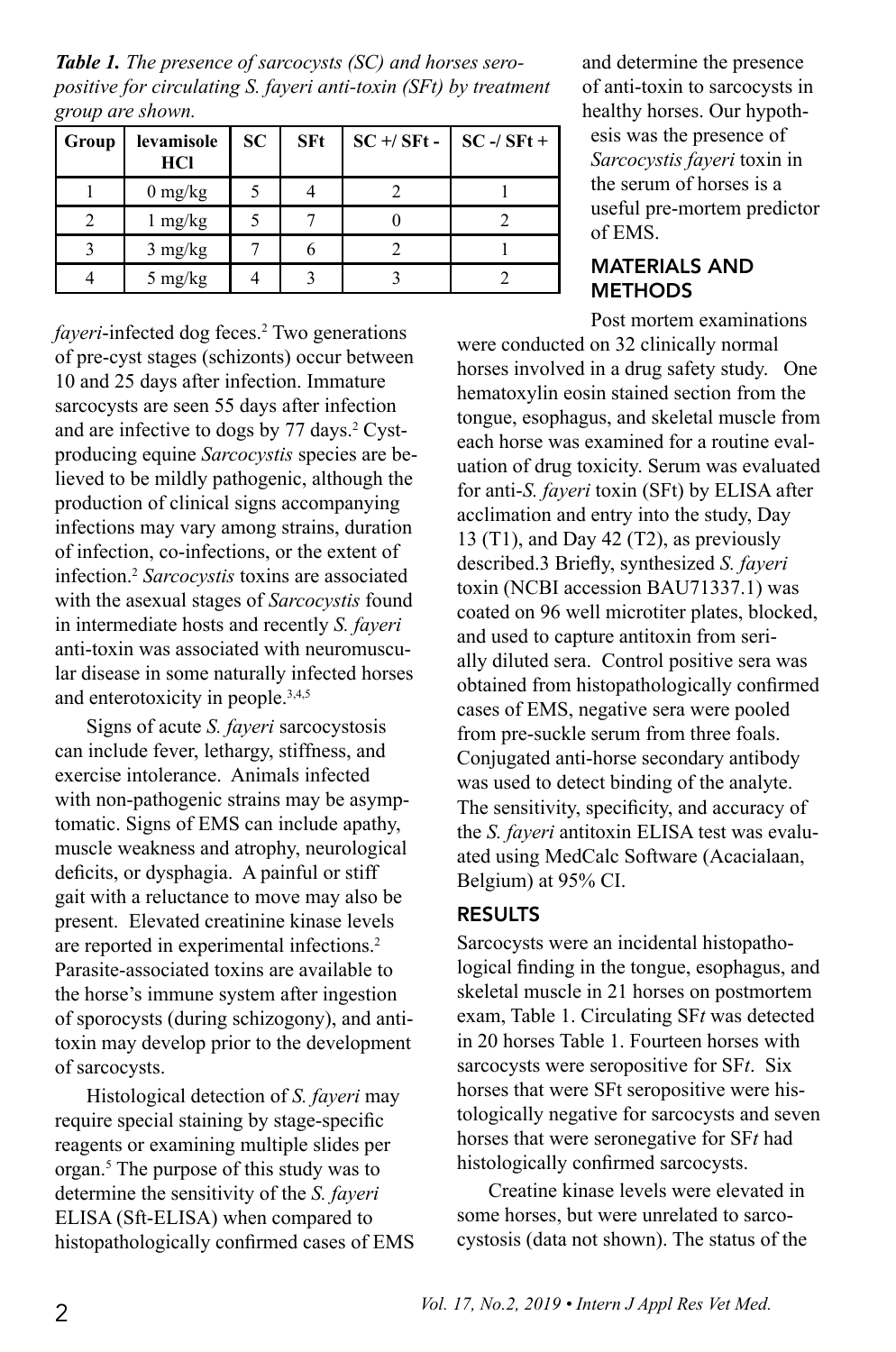*Table 2. Diagnostic test evaluation of muscle histopathology (SC) and S. fayeri anti-toxin (SFt) ELISA for the detection of EMS in 32 horses.* 

| 95% CI                    | SС   | SFt  |
|---------------------------|------|------|
| True positive             | 21   | 20   |
| True negative             | 5    | 5    |
| sensitivity               | 77%  | 74%  |
| specificity               | 100% | 100% |
| prevalence                | 84%  | 84%  |
| Positive predictive value | 100% | 100% |
| Negative predictive value | 45%  | 42%  |
| Accuracy                  | 81%  | 78%  |

antibody levels against SFt did not change from Day 13 to Day 42 in 31 of 32 horses indicating exposure was prior to arriving at the test facility which was at least 14 days prior to Day 13.

Diagnosis of EMS by histopathology and detection of *S. fayeri* anti-toxin by ELISA were used to evaluate the diagnostic power of the tests at 95% CI and is shown in Table 2. Five true negative horses were horses that were negative on all tests. The sensitivity of histopathologic diagnosis using three muscle sections from each horse (77%) to determine status was superior to the sensitivity of SFt ELISA (74%) in these post-mortem samples from clinically normal horses, Table 2. The least sensitive diagnostic method was a diagnosis based on histopathology of a single skeletal muscle tissue section (26%), Table 3. The tongue

and esophageal muscle sections were more reliable than skeletal muscle to identify EMS in these horses. Examining three sections was more reliable to detect sarcocysts, Table 3.

#### **DISCUSSION**

The sensitivity of post-mortem histopathology (77%) was slightly better than the pre-mortem SFt-ELISA (74%) for detecting EMS in horses. The advantage of SFt-ELISA is that the test is conducted in a live animal. The population of horses used in this study had a high prevalence of EMS, although this is not unusual. Reports of equine sarcocysts range from 4 to 93%. Higher infections are reported outside the USA, with 17.5% prevalence reported in the US (detected by histology, trypsin digestion, and bioassay).<sup>1</sup> In this study, control horses with EMS were asymptomatic. The cysts observed in muscle tissue were mature based on the absence of metrocytes that are present in young cysts (personal communication David Lindsay). The first exposure of these study horses to *Sarcocystis* was most likely a minimum of 77 days before post-mortem exam (Day 42, T2) based on descriptions of endogenous development (Figure 1) of *S. fayeri*, the most likely identity of the cysts, although molecular identification was not done.<sup>2</sup>

The time of exposure of these horses to *S. fayeri* was unknown, and exposure at the study facility was not ruled out but considered unlikely because immature cysts

| 95% CI                    | Histopath Tongue | Histopath Esophagus | Histopath Muscle |
|---------------------------|------------------|---------------------|------------------|
| True positive             | 16               | 15                  |                  |
| True negative             | 11               | 12                  | 20               |
| sensitivity               | 59               | 56                  | 26               |
| specificity               | 100              | 100                 | 100              |
| prevalence                | 84               | 84                  | 84               |
| Positive predictive value | 100              | 100                 | 100              |
| Negative predictive value | 31               | 29                  | 20               |
| Accuracy                  | 66               | 63                  | 38               |

*Table 3. A comparison of the diagnosis of sarcocysts by histopathology obtained from one section from each horse by location, tongue, esophagus, and skeletal muscle.*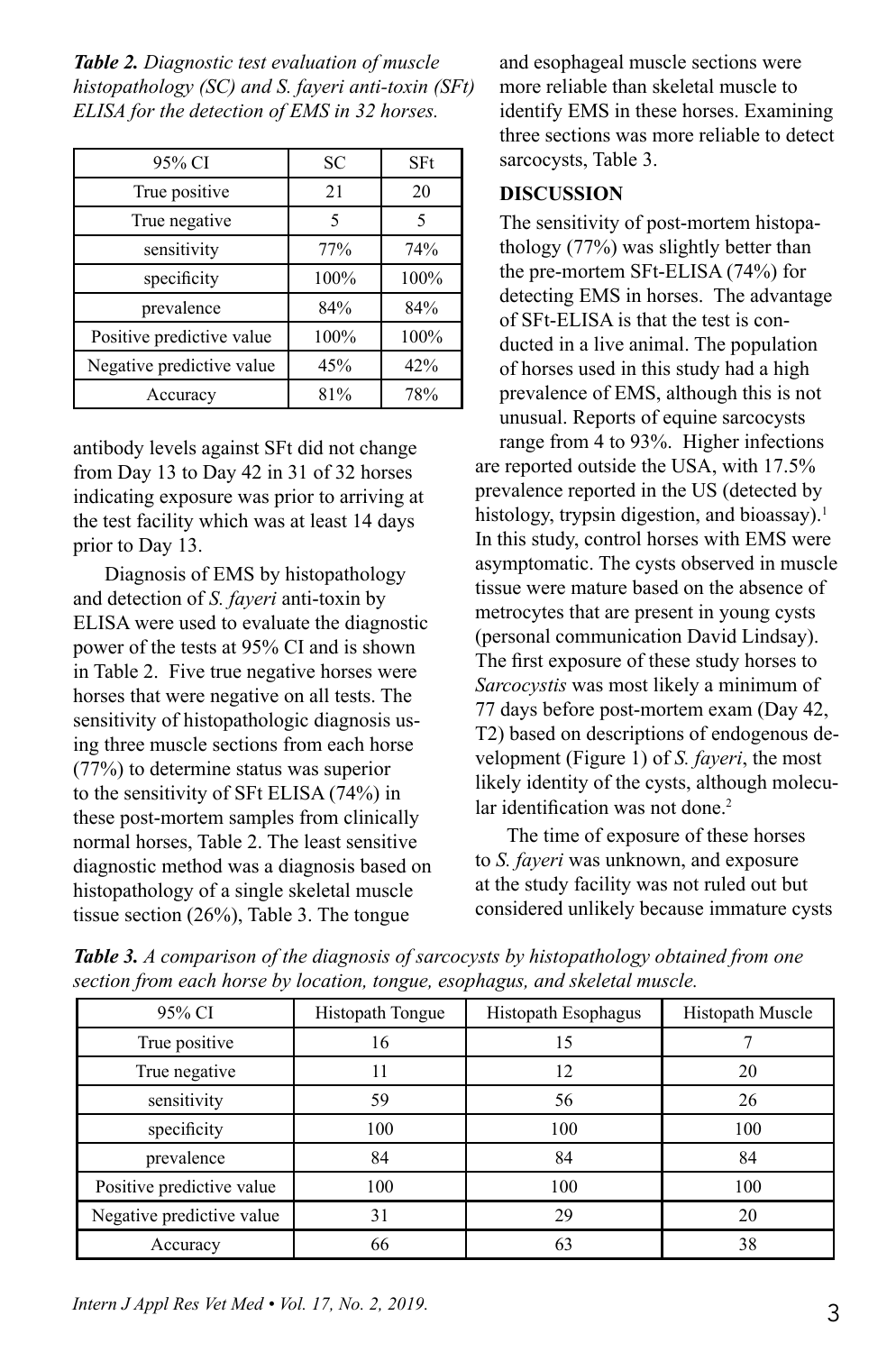*Figure 1. Sarcocystis fayeri sarcocyst in a muscle from a horse. Cross section of esophagus, hematoxylin and eosin stain; 400x.*



were not observed in the tissues. Our results support the observations of others that some strains of cyst-producing *Sarcocystis* are non-pathogenic to horses. It is possible that the study horses were infected with nonpathogenic strains because sarcocysts and *S. fayeri* anti-toxin were present in these clinically normal horses. There is known variability between *S. fayeri* strains and that can account for a difference in pathogenicity.6

Fourteen horses with sarcocysts had circulating anti-toxin, indicating exposure was at least 77 days prior to postmortem exam. Because the horses were obtained from various sources prior to entry into the study, the pathogenicity of the infecting strains and time of exposure is expected to differ in each horse. Exposure to *S. fayeri* not more than 3 weeks prior to arriving at the study facility could explain why six study horses were SFt seropositive and sarcocyst negative by histopathology. Alternatively, it is possible that the sarcocysts were not observed in the examined sections due to the small number of slides examined. If undetected sarcocysts were present, the results would indicate SF*t* could be associated with mature cysts and not just the schizont stages of infection.

Anti- SF*t* was detected in some, but not all, of the horses with EMS. It is possible that some of the horses were SF*t* seronegative and histopathologically positive because the strains infecting these horses were not releasing SF*t* or immune-reactive SF*t* was insufficient to produce circulating antibody. Toxins have been associated with *Sarco-*

*cystis* infecting humans, cattle, sheep, and other animals.7,8,9,10 The *S. fayeri* toxin used in the ELISA was recovered from a horse with EMS was characterized and identified as an actin depolymerizing factor (ADF). The amino acid sequence for the toxin has high homology to ADF that was identified in other pathogenic protozoa including Toxoplasma gondii.<sup>5</sup> Actin depolymerizing factor is involved in modification of the cytoskeleton and motility of Apicomplexan parasites during infection.<sup>5</sup> These horses were not screened for *S. neurona* antibodies. It is unlikely that *S. neurona* would be detected by histopathology because *S. neurona* cysts have not been reported in horses and special stains were not used.

The effects of SF*t* are dose related in rabbits and a dose-related effect may be similar in naturally infected horses.<sup>4,5</sup> It was shown that the number of infected muscles and number of sarcocysts per muscle were significantly higher in horses with neuromuscular disease than control horses.1 The number of muscle cysts may be related to strain pathogenicity, dose, or duration of infection. Although the prevalence of EMD in the study horses was high, the overall extent of infection was undetermined because only three sections were examined in each animal. If the sarcocyst load was low the horses may have had sufficient dose of SFt to stimulate immunity, but not disease.

It is interesting that *T. gondii* ADF-immunized mice are protected against *T. gondii* challenge.5 Perhaps *S. fayeri* anti-toxin is protective against *Sarcocystis* challenge in horses. It was shown that co-infections with *Sarcocystis* sp. in horses were more common than single species infections in both normal horses and horses with neuromuscular disease.3 Polyparasitism with *T. gondii* and *S. neurona* is an important factor contributing to disease in marine mammals indicating anti-ADF protection may be genus specific.<sup>11</sup>

It is important to distinguish horses with EMS with neuromuscular disease from horses with equine protozoal myeloencephalitis (EPM) because treatments for each con-